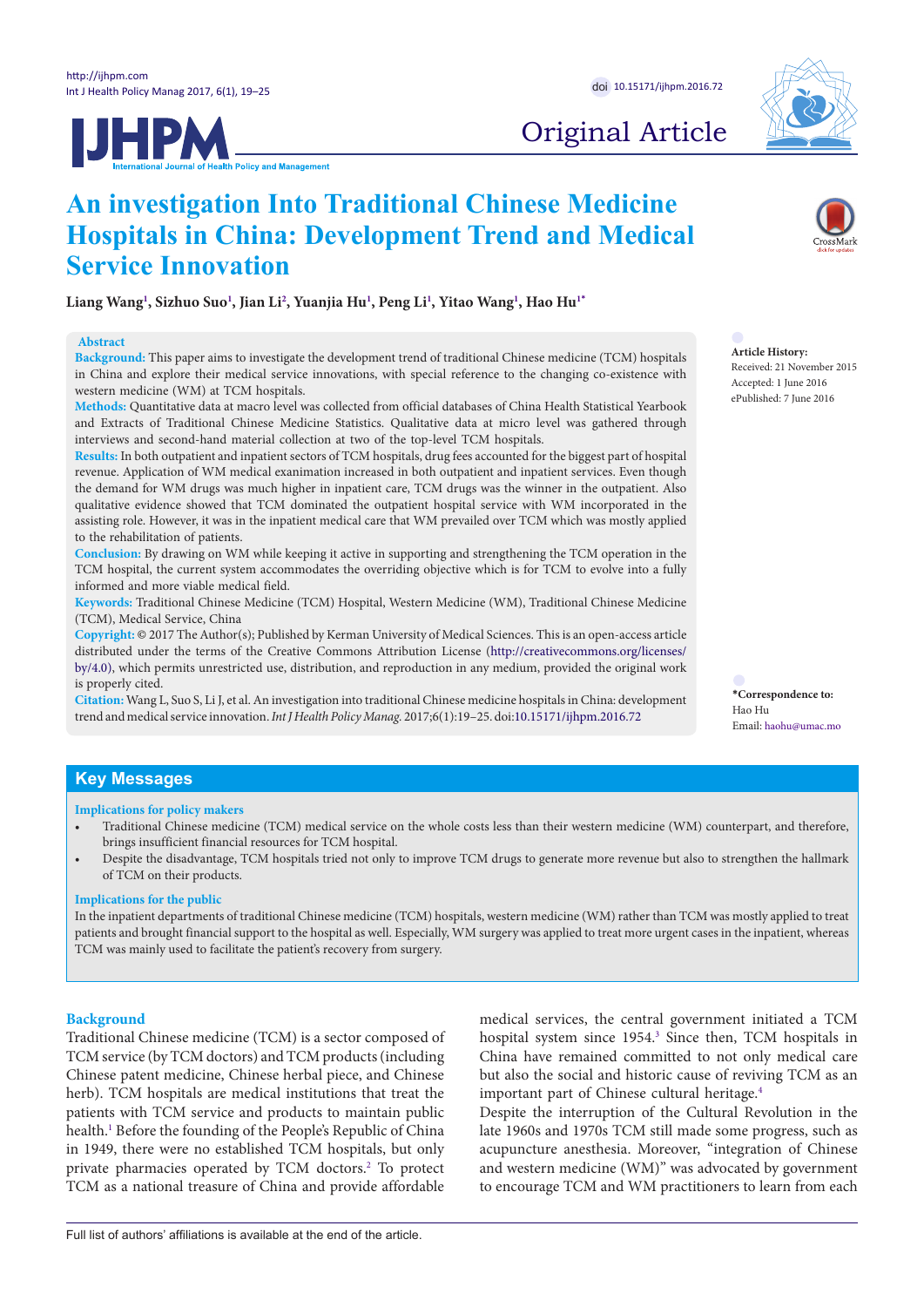other to improve their medical practices. With the country's opening to the outside world since 1978, more and more modern medical discoveries, practices and technologies from the West have been introduced to China, posing even greater challenges to TCM than ever before.<sup>5</sup> Many TCM hospitals were obliged to adopt more and more WM in outpatient prescription and inpatient treatment.<sup>[6](#page-6-7)</sup> WM drugs, including chemical and biopharmaceutical drugs, have been applied in the TCM hospitals.[7](#page-6-8) As a consequence, TCM hospitals have begun to lose their distinct status in China's medical sector. Facing the challenges of WM and their diminishing identity as an independent medical body, could TCM hospitals orient themselves to a new way of developing their business? This question has drawn close social and professional attention and spurred heated debates. Some advocates, mostly TCM doctors, hold the view that TCM hospitals should opt for a purist model characterized by relying on TCM medical staff and TCM treatment only without WM medication and equipment.<sup>[8,](#page-6-9)[9](#page-6-10)</sup> But others insist that TCM hospitals should transform themselves into a general hospital model, with TCM being just a department of the hospital while WM playing the leading role.[10](#page-6-11) Outside these opposing views, some people believe that TCM hospital should keep TCM as the mainstay and maintain a working alliance with WM[.11-](#page-6-12)[13](#page-6-13) The debates have continued to linger on over the past decades, but there is still lack of adequate empirical evidence of the development trend, nor systematic information about medical services, as far as TCM hospitals are concerned. While modernisation of TCM products has attracted much attention, attention on TCM hospitals is comparatively limited[.14](#page-6-14) In particular, it remains indefinite how TCM and WM at TCM hospitals have interacted with each other in the past decades, and the issue of how to innovate medical services therein under these two diverse and distinctive medical knowledge systems is worth further exploration. As medical innovation plays influential role in reshaping medical sector and changing pharmaceutical system,<sup>[15](#page-6-15)</sup> exploratory investigation into TCM hospitals is especially necessary.

It is against this background that the present study aims at an informed analysis of the development trend of TCM hospitals in China and the situation of their medical service innovation, particularly, in relation to WM. To meet this research objective, data analysis at both macro and micro levels were implemented to ensure a breadth of knowledge appropriate to our purpose.

# **Methods**

Integrated quantitative and qualitative methodologies were used to obtain comprehensive and significant result of the innovative changes at TCM hospitals for an informed anticipation of their development trend. Statistical information was collected from official databases to take the long view at macro level. On the other hand, qualitative analysis of interviews conducted in two prominent TCM hospitals was employed to affirm the data result at micro level.

# Quantitative Investigation

The quantitative data was collected from two main sources. Firstly, the general trend data of TCM hospitals in China was collected from the *China Health Statistical Yearbook* database,

officially gathered and publicized by the China Ministry of Health on a yearly basis. With sustained annual accumulation, *China Health Statistical Yearbook* has been recognized as a reliable source of medical information in China. From the yearbook database, two types of data were extracted: number of TCM hospitals and number of hospital beds. To reflect the historical development trend of TCM hospitals in China, the data collected covers the period from 1950 to 2013.

Secondly, the overall data about medical services of TCM hospitals were collected from the database of *Extracts of Traditional Chinese Medicine Statistics*, which is an official collection of TCM information operated by the State Administration of Traditional Chinese Medicine (SATCM). Through this database, data specific to the public TCM hospitals during the period between 2002 and 2013 were extracted in four aspects: (1) outpatient medical fees (including registration fee, drug fee, examination fee, and treatment fee); (2) inpatient medical fees (including sickbed fee, drug fee, examination fee, treatment fee, and surgery fee) $[1]$ ; (3) TCM and WM drug revenue; and (4) certified TCM staffs (doctors, assistant doctors, and pharmacists). Specifically, the composition of outpatient fees, inpatient fees, and TCM and WM drug revenue was analyzed to reflect the changes of TCM and WM medical services.

# Qualitative Investigation

To deepen the understanding of medical service innovation at TCM hospitals, qualitative investigation was cocurrently conducted. Chengdu TCM hospital and Jiangsu TCM hospital were meticulously chosen as typical cases for the investigation under the rationale that they are two of the earliest TCM hospitals in China established in 1950s as well as the most prestigious ones for their innovative achievements and the leadership role in the TCM society.

For data collection, semi-structured interviews were conducted at both hospitals. Three vice deans of Jiangsu TCM hospital and two vice deans and the head of Medical Service Department of Chengdu TCM hospital were interviewed. The interview covered mainly the following topics: medical service portfolio provided; the core medical service; medical service innovation at key departments; usage of TCM and WM drugs; and employment and cultivation of medical staffs (doctors and pharmacists), etc. For each topic, the interview began in an open-ended manner, gradually moving into more specific areas about how to deal with the coexistence between TCM and WM and how medical service was innovated. All the interviews were conducted in Chinese and taped. In addition to the interview, second-hand information about the two case TCM hospitals were also collected and referred to, including books on the hospital history, hospital leaflets, annual reports, and newspaper reports, etc.

For data analysis, a thematic analysis approach was applied. To ensure the validity of data analysis, two researchers did the thematic analysis separately at first. Then, the analysis results were compared to identify the similarities and the differences. Identified differences were analyzed by a third researcher to provide a triangular test. Finally, all the analysis results are combined to generate the final report on the qualitative investigation.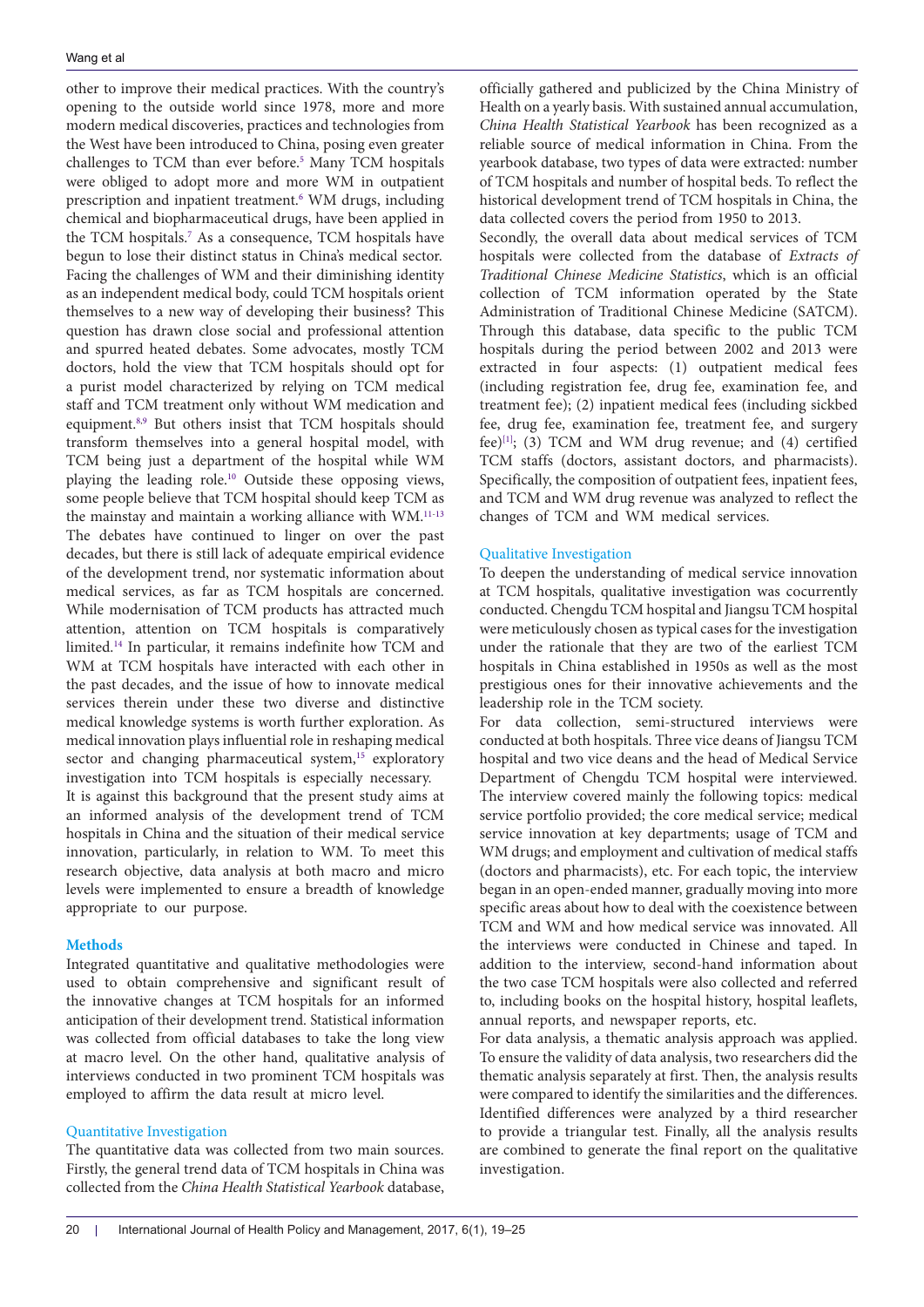#### **Results**

# Overall Development of Traditional Chinese Medicine Hospitals in China

The number of TCM hospitals increased slowly during the 1950-1975 period, but rose markedly after 1977. With only 184 in 1977, the TCM hospital figure climbed to 3015 in 2013, meaning that 93.9% TCM hospitals were set up after the Reform and Opening-up Policy of China (see [Figure 1\)](#page-2-0).

Similar to the quantity hike of TCM hospitals, the number of sickbeds therein has achieved a rapid growth since 1977. Especially after 2005, the sickbed number increased dramatically and surpassed the growth rate of TCM hospitals, indicating that TCM hospitals attached more importance to expanding the hospital scale rather than the number in recent years (see [Figure 2](#page-2-1)).

# Analysis of Medical Fees at the Outpatient

As shown in [Table 1,](#page-3-0) the average outpatient medical fee/ person-time at public TCM hospitals has increased about three times during the 2002-2013 period, out of which drug fees accounted for more than 60%. Specifically, the proportion of the examination fee has exceeded that of the treatment fee since 2003, showing increasing usage of instrumental WM examination at outpatient hospital care.

# Analysis of Medical Fees at the Inpatient

As depicted in [Table 2](#page-3-1), the inpatient medical fee is much higher than that of the outpatient, suggesting that most of the income of TCM hospitals comes from the inpatient medical service rather than the outpatient. From 2002 to 2013, the average inpatient medical fee had increased more than twice, with an average yearly growth rate of 7.8%. Of the total inpatient medical fee, the drug fee accounted for 42%-47%, implying that TCM hospitals are still dependent on drug for profit. In addition, while the proportion of treatment fee and surgery fee has decreased, the proportion of examination fee kept increasing, with an average yearly growth rate of 11.1%,

<span id="page-2-0"></span>

**Figure 1.** Quantity Development of Traditional Chinese Medicine (TCM) Hospitals in China (1950-2013).

<span id="page-2-1"></span>

1950 1955 1960 1965 1970 1975 1980 1985 1990 1995 2000 2005 2010 2013

**Figure 2.** Quantity Development of Sickbeds in Traditional Chinese Medicine (TCM) Hospitals (1950-2013) (Unit: 10 000 Sickbeds).

indicating the rising usage of instrumental WM examination in inpatient service at TCM hospitals.

# Analysis of Traditional Chinese Medicine and Western Medicine Drug Revenue

[Table 3](#page-4-0) shows that the average drug revenue of TCM hospitals during 2012-2013 has increased about six times. WM drug accounted for about 60% of the total drug revenue, more than TCM drug. But TCM drug income has a faster annual growth rate (20.2%).

For outpatient service, the average annual growth rate of TCM drug was 19%, higher than that of WM drug which was 14%. From the beginning of 2004, the proportion of TCM drug income kept increasing, exceeded WM in 2009 and reached 60.7% in 2013.

Conversely, for inpatient service, WM drug accounted for about 80% of the total inpatient drug revenue. Even so, the average annual growth rate of TCM drug income reached 24.5%, higher than that of WM drug which was 21%.

# Medical Staff at Traditional Chinese Medicine Hospitals

With increasingly greater number and scale of public TCM hospitals, the total number of doctors increased at an average rate of 5.3% per year, while that of the TCM doctors was only 4.6% (see [Table 4\)](#page-4-1). As of 2013 only 50.2% doctors in public TCM hospitals were certified TCM doctors, whereas the proportion of TCM assistant doctors took up only 20%-30%. For pharmacists, the number of TCM pharmacists grew at a faster yearly rate than that of the total pharmacists, accounting for 56% of them in 2013.

#### Findings From the Qualitative Analysis

Apart from the statistical data described above, the qualitative investigation also generated meaningful information pertinent to the outpatient and inpatient services, the TCM and WM drug usage, and the TCM medical staff development.

*TCM Predominating the Outpatient: TCM Diagnosis With WM Examination.* In the outpatient departments of TCM hospitals, most departments used TCM medical treatment. The hospitals in our case study took advantage of the characteristic features of TCM to draw more patients. One of the interviewees described the situation as below:

*"As a TCM hospital, our main advantage or main business comes from our featured TCM outpatient service, using featured TCM treatment and drugs to serve patients….In terms of reliance on TCM, 70% of all the outpatient cases has used or involved TCM treatment. For some TCM specialists, the percentage of TCM application could go beyond 80% even 90%"* (Interviewee of Jiangsu A).

WM was mainly applied in medical examination through using modern WM devices in support of the diagnosis of TCM. In general practice, TCM doctors made a preliminary diagnosis based on the TCM theory first, then the WM examination result was used to confirm or modify their diagnosis. As informed in one of our interviews:

*"Most of our hospital profit comes from the fee charged on drug, surgery, and examination, among which examination accounted for the biggest revenue. Examination includes medical filming, type-B ultrasonic checking, and body testing, etc. In the end, it is mainly TCM that provides diagnosis and*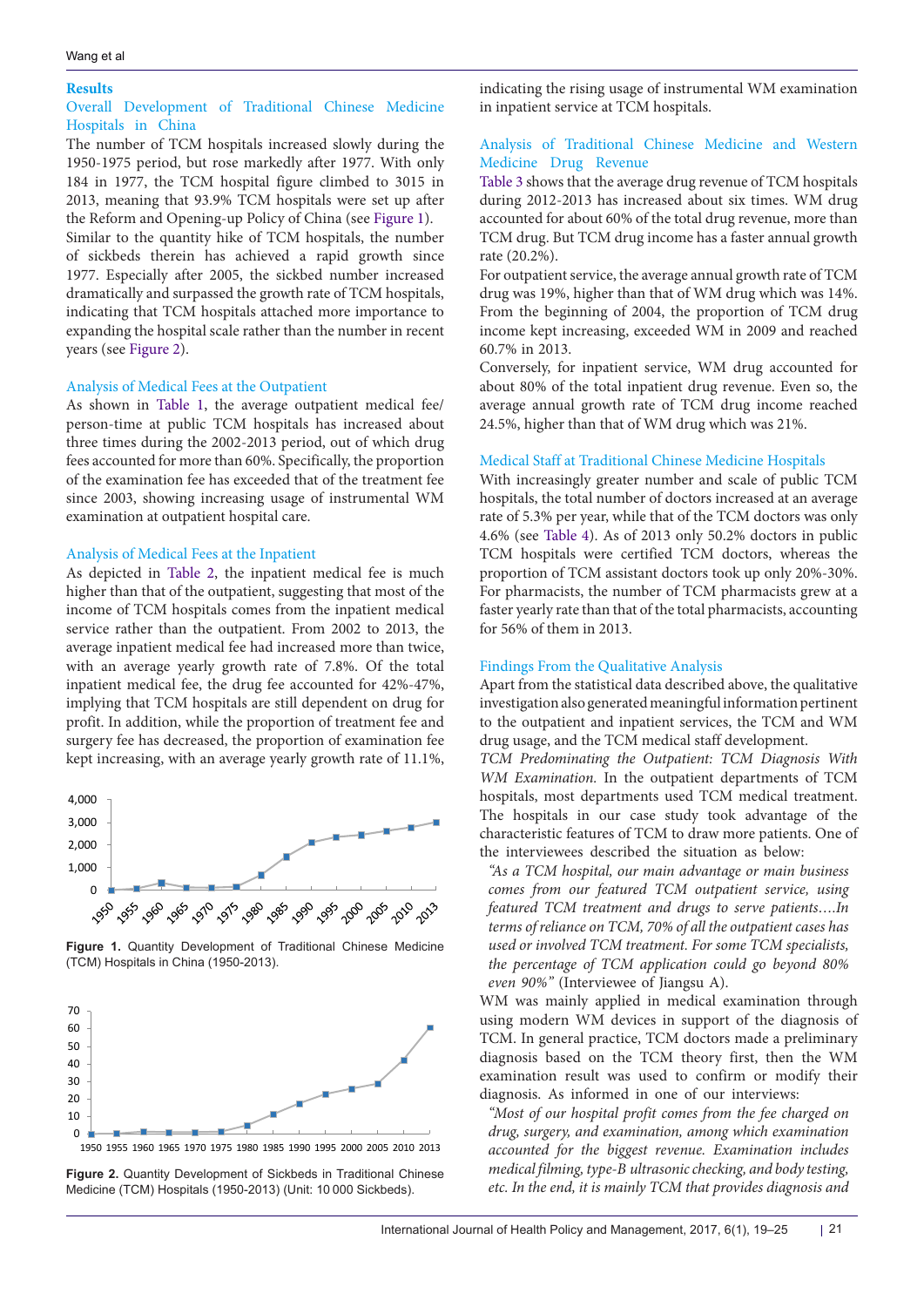<span id="page-3-0"></span>**Table 1.** Outpatient Medical Fee/Person-Time at Public TCM Hospitals (2002-2013) (Unit: RMB)

| Year        | <b>Outpatient Medical Fee</b> | <b>Registration Fee (%)</b> | Drug Fee (%) | <b>Examination Fee (%)</b> | Treatment Fee (%) |
|-------------|-------------------------------|-----------------------------|--------------|----------------------------|-------------------|
| 2002        | 69.5                          | 1.3(1.9)                    | 44.0 (63.3)  | 7.8(11.2)                  | 8.0(11.5)         |
| 2003        | 78.1                          | 1.2(1.5)                    | 49.0 (62.7)  | 9.4(12.0)                  | 8.9(11.4)         |
| 2004        | 83.0                          | 1.3(1.6)                    | 49.4 (59.5)  | 11.2(13.5)                 | 9.8(11.8)         |
| 2005        | 92.8                          | 1.3(1.4)                    | 54.9 (59.2)  | 12.9(13.9)                 | 11.0(11.9)        |
| 2006        | 95.6                          | 1.3(1.4)                    | 55.6 (58.2)  | 13.8 (14.4)                | 11.7(12.2)        |
| 2007        | 101.3                         | 1.4(1.4)                    | 58.6 (57.8)  | 15.4(15.2)                 | 11.9(11.7)        |
| 2008        | 113.4                         | 1.4(1.2)                    | 66.5 (58.6)  | 17.2(15.2)                 | 12.9(11.4)        |
| 2009        | 123.9                         | 1.5(1.2)                    | 73.3 (59.2)  | 18.6(15.0)                 | 13.9 (11.2)       |
| 2010        | 137.5                         | 1.5(1.1)                    | 82.6(60.1)   | 20.3(14.8)                 | 15.0(10.9)        |
| 2011        | 152.9                         | 1.9(1.2)                    | 93.4(61.1)   | 22.0(14.4)                 | 15.9(10.4)        |
| 2012        | 166.1                         | 2.0(1.2)                    | 101.8(61.3)  | 23.9(14.4)                 | 15.7(9.5)         |
| 2013        | 182.1                         | 2.0(1.1)                    | 118.5 (65.1) | 25.9 (14.2)                | 17.4 (9.6)        |
| Growth rate | 9.2%                          | 4.1%                        | 9.4%         | 11.5%                      | 7.3%              |

Abbreviation: TCM, traditional Chinese medicine.

<span id="page-3-1"></span>**Table 2.** Inpatient Medical Fee/Person at Public TCM Hospitals (2002-2013) (Unit: RMB)

| Year        | <b>Inpatient Medical Fee</b> | Sickbed Fee (%) | Drug Fee (%) | <b>Examination Fee (%)</b> | Treatment Fee (%) | Surgery Fee (%) |
|-------------|------------------------------|-----------------|--------------|----------------------------|-------------------|-----------------|
| 2002        | 2596                         | 178 (6.9)       | 1225 (47.2)  | 137(5.3)                   | 530 (20.4)        | 202(7.8)        |
| 2003        | 2854                         | 185(6.5)        | 1343 (47.1)  | 150(5.3)                   | 562 (19.7)        | 233(8.2)        |
| 2004        | 3125                         | 200(6.4)        | 1430 (45.8)  | 176(5.6)                   | 626 (20.0)        | 275(8.8)        |
| 2005        | 3520                         | 223(6.3)        | 1603 (45.5)  | 200(5.7)                   | 677 (19.2)        | 339 (9.6)       |
| 2006        | 3462                         | 224(6.5)        | 1536 (44.4)  | 204(5.9)                   | 651 (18.8)        | 363(10.5)       |
| 2007        | 3720                         | 233(6.3)        | 1668 (44.8)  | 230(6.2)                   | 668 (18.0)        | 368 (9.9)       |
| 2008        | 4087                         | 236(5.8)        | 1877 (45.9)  | 253(6.2)                   | 738 (18.1)        | 379(9.3)        |
| 2009        | 4417                         | 235(5.3)        | 2047 (46.3)  | 282(6.4)                   | 805 (18.2)        | 378 (8.6)       |
| 2010        | 4878                         | 248(5.1)        | 2261 (46.4)  | 317(6.5)                   | 888 (18.2)        | 398 (8.2)       |
| 2011        | 5206                         | 253(4.9)        | 2372 (45.6)  | 349(6.7)                   | 973 (18.7)        | 397 (7.6)       |
| 2012        | 5483                         | 252(4.6)        | 2458 (44.8)  | 381(6.9)                   | 857 (15.6)        | 348(6.3)        |
| 2013        | 5917                         | 267(4.5)        | 2519 (42.6)  | 435 (7.4)                  | 953 (16.1)        | 349 (5.9)       |
| Growth rate | 7.8%                         | 3.8%            | 6.8%         | 11.1%                      | 5.5%              | 5.1%            |

Abbreviation: TCM, traditional Chinese medicine.

*prescription"* (Interviewee of Jiangsu B).

In outpatient treatment, the TCM hospitals have followed the principle of TCM-over-WM priority, ie, "whenever TCM is therapeutically viable, do not use WM; and where necessary, integrate WM into TCM," in line with the overriding objective of "consolidating the TCM characterized by benefiting from the assistance of WM."

*WM predominating the inpatient: WM surgery with TCM for rehabilitation.* By contrast, WM contributed more in the inpatient treatment. In the inpatient departments of TCM hospitals, WM rather than TCM was mostly applied to treat patients and brought financial support to the hospital as well. Especially, WM surgery was applied to treat more urgent cases in the inpatient, whereas TCM inpatient services are usually used as non-communicable disease management or pains. As acknowledged by the interviewees:

*"WM is mainly used in inpatient departments. For example, to perform a surgery, we have advanced instruments*  and techniques. But to recover after the surgery, we will *incorporate TCM to optimize the patient care for better recovery"* (Interviewee Jiangsu A).

*"The inpatient of TCM hospital emphasizes both TCM and WM. To some extent, we emphasize more on WM, like surgeries, etc. But before and after the surgery we will apply TCM drugs"* (Interviewee Jiangsu B).

*Relying on WM drugs while innovating TCM drugs.* The interviewees admitted that as a major part of hospital income WM drug was used more than TCM in their hospitals. However, to highlight the special characteristics of a TCM hospital, they also made an effort to recreate TCM drugs, including Chinese herbal pieces, Chinese proprietary medicine, and hospital preparations. As described by one of the interviewees:

*"We have used the Chinese herbal piece exclusively with small packaging, which helps to improve drug quality and patients' rights to know about their treatment. Moreover, in recent years, we have invested in R&D and improved dozens of hospital preparations formulas, processing techniques, quality standards and packaging, which significantly upgraded the internal quality and external image of TCM drugs"* (Interviewee Chengdu B).

*Cultivating the TCM medical staff.* The TCM hospitals under study believed that the unique features of TCM hospital care could not be maintained without qualified staff knowledgeable in TCM. The hospital leadership insisted on using mentorship system to train TCM doctors even if they had got a degree from TCM universities. As one put it:

*"Our hospital strengthened our cultivation of TCM doctors by innovating our staff development mechanism. For example, we have founded the Experience Sharing Workshops by veteran TCM doctors. We also required new TCM doctors to follow senior TCM doctors in clinical services to acquire their TCM experience and knowledge"* (Interviewee Jiangsu C). The directors being interviewed hold that such in-house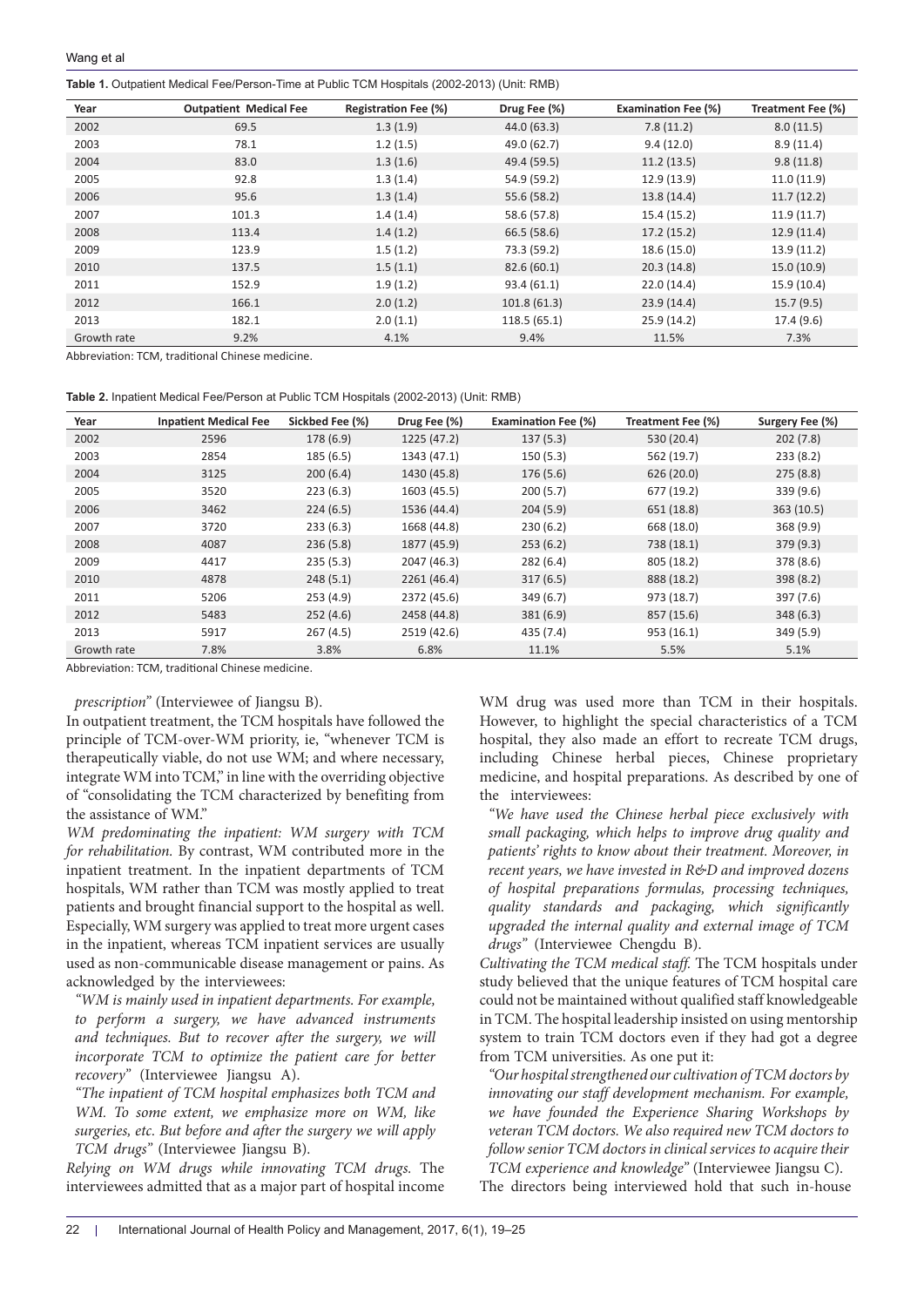<span id="page-4-0"></span>**Table 3.** Average Drug Revenue/Hospital at Public TCM Hospitals (2002-2013) (Unit: 1000 RMB)

|             | <b>Total Drug Revenue</b> |                | <b>Outpatient Drug Revenue</b> |                | <b>Inpatient Drug Revenue</b> |                |
|-------------|---------------------------|----------------|--------------------------------|----------------|-------------------------------|----------------|
|             | WM (%)                    | <b>TCM</b> (%) | WM (%)                         | <b>TCM</b> (%) | WM (%)                        | <b>TCM</b> (%) |
| 2002        | 3819 (62.8)               | 2259 (37.2)    | 1928 (51.0)                    | 1853 (49.0)    | 1891 (82.3)                   | 406(17.7)      |
| 2003        | 4421 (64.6)               | 2421 (35.4)    | 2162 (51.9)                    | 2001 (48.1)    | 2259 (84.4)                   | 419 (15.7)     |
| 2004        | 5136 (67.6)               | 2463 (32.4)    | 2392 (54.5)                    | 1997 (45.5)    | 2744 (85.5)                   | 466 (14.5)     |
| 2005        | 6059 (67.0)               | 2983 (33.0)    | 2725 (53.4)                    | 2380 (46.6)    | 3334 (84.7)                   | 603(15.3)      |
| 2006        | 6567 (67.2)               | 3213 (32.9)    | 2924 (52.8)                    | 2609 (47.2)    | 3643 (85.8)                   | 604(14.2)      |
| 2007        | 8204 (67.7)               | 3915 (32.3)    | 3462 (52.7)                    | 3113 (47.3)    | 4742 (85.5)                   | 802 (14.5)     |
| 2008        | 10 494 (67.4)             | 5085 (32.6)    | 4212 (51.5)                    | 3961 (48.5)    | 6282 (84.8)                   | 1124 (15.2)    |
| 2009        | 12 774 (66.4)             | 6462 (33.6)    | 4886 (49.7)                    | 4945 (50.3)    | 7888 (83.9)                   | 1517 (16.1)    |
| 2010        | 15 190 (64.7)             | 8279 (35.3)    | 5609 (47.1)                    | 6289 (52.9)    | 9581 (82.8)                   | 1990 (17.2)    |
| 2011        | 17 781 (61.5)             | 11 153 (38.6)  | 6450 (43.4)                    | 8424 (56.6)    | 11 331 (80.6)                 | 2729 (19.4)    |
| 2012        | 21 164 (59.2)             | 14 562 (40.8)  | 7337 (40.6)                    | 10 746 (59.4)  | 13 827 (78.4)                 | 3817 (21.6)    |
| 2013        | 23 500 (57.9)             | 17 115 (42.1)  | 8151 (39.3)                    | 12 608 (60.7)  | 15 349 (77.3)                 | 4507 (22.7)    |
| Growth rate | 18.0%                     | 20.2%          | 14.0%                          | 19.0%          | 21.0%                         | 24.5%          |

Abbreviations: TCM, traditional Chinese medicine; WM, western medicine.

<span id="page-4-1"></span>

|             | <b>Doctors</b> |                |               | <b>Assistant Doctors</b> | <b>Pharmacists</b>       |                          |
|-------------|----------------|----------------|---------------|--------------------------|--------------------------|--------------------------|
|             | WM (%)         | <b>TCM (%)</b> | WM (%)        | <b>TCM (%)</b>           | WM (%)                   | <b>TCM</b> (%)           |
| 2002        | 52 648 (46.3)  | 61 136 (53.7)  | 13 621 (69.2) | 6055 (30.8)              | $\overline{\phantom{a}}$ |                          |
| 2003        | 57 369 (48.4)  | 61 159 (51.6)  | 14 319 (71.3) | 5751 (28.7)              | ٠                        | $\overline{\phantom{a}}$ |
| 2004        | 60 843 (49.8)  | 61 286 (50.2)  | 14 766 (72.8) | 5525 (27.2)              | $\overline{\phantom{a}}$ | $\overline{\phantom{a}}$ |
| 2005        | 63 323 (50.7)  | 61 553 (49.3)  | 15 008 (73.9) | 5286 (26.1)              | $\overline{\phantom{a}}$ | $\overline{\phantom{a}}$ |
| 2006        | 68 079 (52.0)  | 62 773 (48.0)  | 15 064 (73.7) | 5377 (26.3)              | $\overline{\phantom{a}}$ | $\overline{\phantom{a}}$ |
| 2007        | 70 990 (51.6)  | 66 529 (48.4)  | 14 271 (74.8) | 4813 (25.2)              | 19 136 (48.2)            | 20 543 (51.8)            |
| 2008        | 75 340 (52.1)  | 69 233 (47.9)  | 14 106 (75.4) | 4606 (24.6)              | 18 430 (45.9)            | 21 722 (54.1)            |
| 2009        | 80 720 (51.9)  | 74 887 (48.1)  | 14 179 (75.1) | 4696 (24.9)              | 18 282 (44.5)            | 22 830 (55.5)            |
| 2010        | 84 967 (51.3)  | 80 519 (48.7)  | 14 620 (75.7) | 4692 (24.3)              | 19 030 (44.4)            | 23 809 (55.6)            |
| 2011        | 89 744 (52.1)  | 82 508 (47.9)  | 13 738 (74.3) | 4742 (25.7)              | 19 993 (44.5)            | 24 927 (55.5)            |
| 2012        | 94 269 (50.4)  | 92 678 (49.6)  | 13 494 (71.2) | 5457 (28.8)              | 20 572 (43.8)            | 26 352 (56.2)            |
| 2013        | 100 089 (49.8) | 100 726 (50.2) | 13 439 (69.5) | 5894 (30.5)              | 21 864 (44.0)            | 27 801 (56.0)            |
| Growth rate | 6.0%           | 4.6%           | $-0.1%$       | $-0.2%$                  | 2.2%                     | 5.2%                     |

Abbreviations: TCM, traditional Chinese medicine; WM, western medicine.

training system could facilitate maintaining TCM traditions and also benefit the TCM innovation. As clearly expressed by one of them:

*"Most of the current TCM doctors have learned WM. So they could integrate traditional theory of TCM with anatomy, modern pharmacology and physiology of WM, which differentiated themselves from conventional TCM doctors. In clinical service, they could combine TCM and WM to realize the modernization of TCM"* (Interviewee Jiangsu A).

On the other hand, the TCM hospitals in question tried to cultivate the needed TCM knowledge and skills of the WM doctors. In both of the hospitals, the WM doctors were required to learn TCM if they had never had TCM education background before.

# **Discussion**

Shown in this study, TCM hospitals were transforming themselves from past small and specialized medical institutions to comprehensive and diversified medical service providers.<sup>[16](#page-6-17)[,17](#page-6-18)</sup> As such, TCM hospitals are compelled to innovate to meet the rising demands of patients and the competition pressures from general hospitals that apply WM in the main. As our quantitative and qualitative data showed, all the TCM hospitals in China today were providing both TCM and WM medical services to the outpatient and the

inpatient as well. There are several reasons for such kind of change. Firstly, the political impact of the "integrating medical services of both TCM and WM" policy in 1970s brought WM into TCM hospital system mandatorily[.18](#page-6-19)[,19](#page-6-20) Later on more and continuing policies were issued to boost the integration of WM into TCM. For example, the "*Basic Standards for Medical Institutions*" publicized by the Ministry of Health in 1994 explicitly required first-class TCM hospital to be equipped with adequate WM instruments.<sup>[20](#page-6-21)</sup> Secondly, the transformation from planning economy to market economy brought market pressures to TCM hospitals for utilizing WM. In the traditional planning economy, all the expense of TCM hospitals were covered by the government.<sup>[21](#page-6-22)</sup> However, the transformation to market economy forced hospitals to compete with each other.<sup>22</sup> While government still supplied financial supports to some extent, it could not afford the whole expense of TCM hospitals.<sup>23</sup> Moreover, TCM medical service on the whole costs less than their WM counterpart, and therefore, brings insufficient financial resources for TCM hospital. For survival reasons, TCM hospitals had to bring in WM to provide more profitable medical services, such as medical examination, etc.<sup>24,25</sup> Thirdly, patients were getting impatient with most of the traditional way of TCM and requesting more advanced medical services.<sup>[26](#page-6-27)</sup> Lastly, the TCM practitioners themselves also had motivation to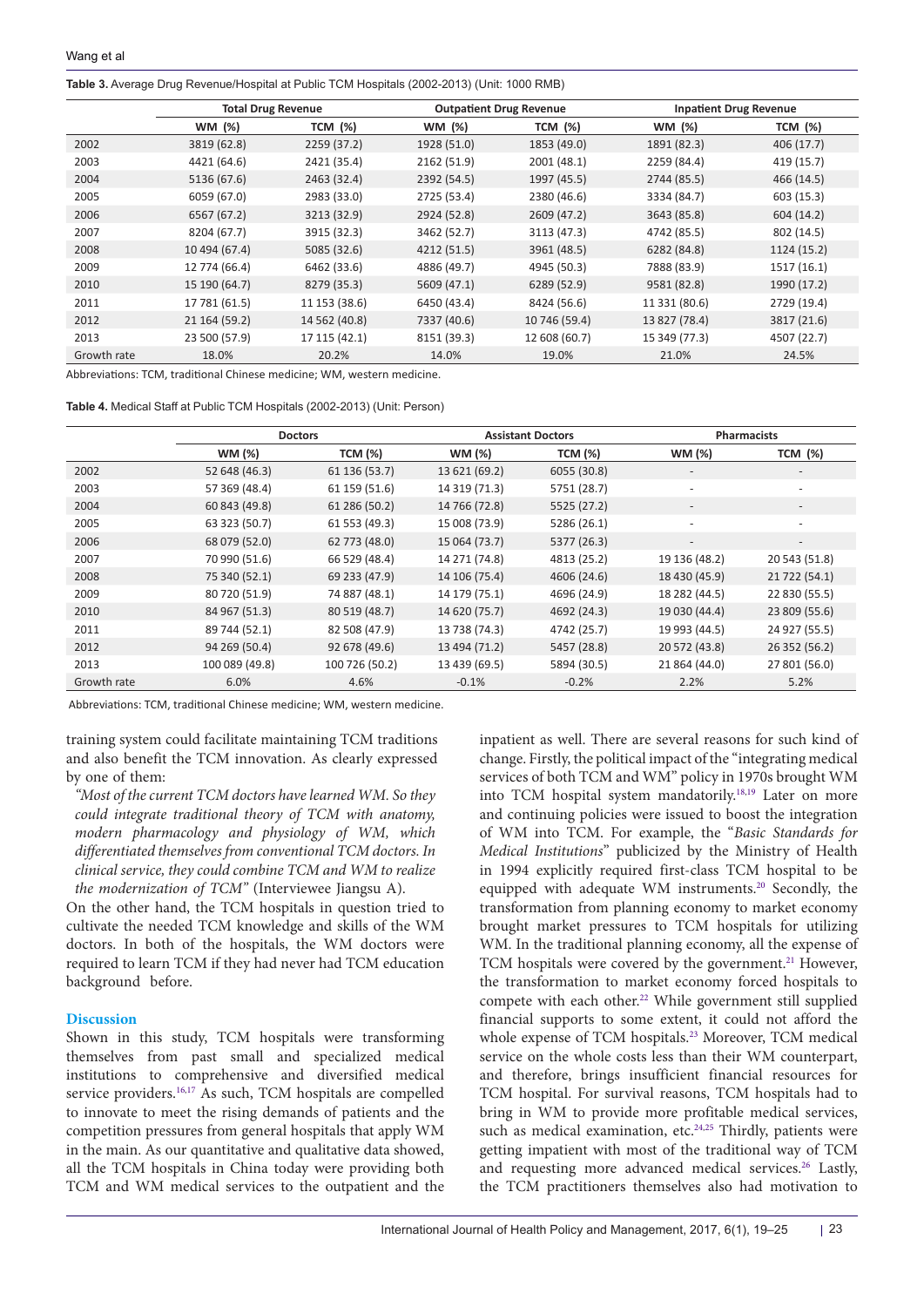learn from WM. They generally recognized the limitations of TCM in some aspects and hoped that the WM knowledge and technologies could benefit their practice of TCM.<sup>27</sup> All the factors collectively pushed TCM hospitals into providing TCM and WM medical services simultaneously.

Our data showed that, while the situation necessitated TCM hospitals' inclusion of WM into their medical service, they were still trying to maintain their special TCM features. WM medical services were mostly conducted in the inpatient, or the outpatient departments where surgery or immediate medical treatment was called for. A case in point of the most welcome WM presence in TCM was medical examinations. In both of outpatient and inpatient services, instances of using WM in medical examination kept rising. However, medical examination was only used to support the diagnosis made by TCM doctors in the outpatient, where, most notably, TCM medical services still predominated. Doctors diagnosed illness and prescribed treatment by following TCM creed and techniques, which was still upheld firmly by TCM hospitals. On the one hand, such practice reflected the apprehension of TCM hospitals about losing the professional legitimacy and the government recognition, particularly, legal and financial support.<sup>28</sup> In addition, it suggested that TCM hospitals were aware of using TCM medical service as its competitive edge to win over Chinese patients with strong belief in and preference for TCM[.29](#page-6-30)

Due to the shortage of fiscal supply, TCM hospitals opted to rely on the revenue from their drug usage to cover their operational expenses. Compared with the more expensive and profitable WM drugs, TCM drugs brings less income.<sup>[30](#page-6-31)</sup> Despite the disadvantage, as our data showed, TCM hospitals tried not only to improve TCM drugs to generate more revenue but also to strengthen the hallmark of TCM on their products. These undertakings were evidenced by their effort to improve Chinese herbal pieces and hospital preparations, a prime example being the production and packaging of Chinese herbal pieces in cooperation with good manufacturing practice (GMP) known as new GMP of WM drugs, which not only increased profits but earned more credit from the quality-minded customers.

This study also revealed the challenge to the qualification of the TCM staff. *SATCM* in 2007 introduced the "Guide for evaluating TCM characteristics of TCM hospital," requiring that certified TCM staff (doctors and pharmacists) must account for more than 60% of total medical staff in TCM hospitals. But our data showed the current percentage was still below the government requirement, meaning there was a shortage of qualified TCM medical staff. Apart from the rapid expansion in hospital scale, there are several reasons for the shortage. First, TCM universities now train students for TCM doctors through a more WM-oriented system, overemphasizing WM knowledge and skills at the expense of TCM.[31](#page-6-32) Second, the current TCM certification tests rests heavily on acquisition of WM knowledge, which is not easy for the applicants who were trained as TCM professionals.<sup>[32](#page-6-33)</sup> Therefore, it was deemed imperative for TCM hospitals to establish their own training and certifying systems to cultivate medical staff who were experts on both TCM and WM through mentorship teaching to develop TCM medical staff even if they had got university degrees, as well as improving

the maintenance and innovation of TCM medical services.<sup>33,[34](#page-6-35)</sup> At the same time, it must realize that there are still challenges for TCM hospitals ahead. First, the challenges of TCM product quality are affecting the medical service of TCM hospitals. In the past years, especially the quality challenges of Chinese herbal piece has significantly influenced the medical effects of TCM service, which raised much public concerns and complaints on medical service at TCM hospital. Second, while government provides many supports to TCM hospitals, it is increasing its expectations on TCM hospitals. It is obvious that government at different levels are requiring more significant improvement from TCM hospitals, which has raised much pressure on TCM hospitals. How to respond to such kind of rising expectation will become a main challenge in the near future.

Form this study, management implications for different parties could also be provided. For TCM hospitals, they should refer to WM logic to reinterpret their own TCM logic to establish their competitive advantages. Appropriate combination of two kinds of medical logics will bring much innovation for TCM medical service. For general hospitals, they can also learn from the innovative practices of TCM hospitals to enrich their medical service. Considering their comparative advantages in medical equipment and facilities, if general would like to introduce the innovative treatment from TCM hospitals, it is obvious that general hospitals will be able to apply these practices to a broader context.

There are several limitations that could be resolved in future studies. First, this study found out the obvious differences between TCM and WM with respect to the inpatient as opposed to outpatient, which necessitates a further study on the interaction between TCM and WM in single therapeutic areas to deepen the understanding of the disparity. Second, this study has not addressed the relationship between financial stability and medical service innovation. As financial factors have become influential determinants for portfolios of TCM and WM medical service, further exploration into the impact of financial factors on TCM medical service innovation at TCM hospitals needs to be conducted.

# **Conclusion**

TCM hospitals in China maintained as a unique and popular medical care provider through offering both TCM and WM services and strived to incorporate WM to support and strengthen TCM. In particular, they opted to blend WM with TCM to recreate a new type of TCM medical service. The future survival and development of TCM hospitals are contingent on to what extent they could maintain the traditional characteristics of TCM and whether its medical innovation could be realized concurrently.

# **Acknowledgements**

The authors would like to express their sincere thanks to the funding support of University of Macau, Taipa, Macau (MYRG2015-00072-ICMS-QRCM).

# **Ethical issues**

The research is ethically approved by the University of Macau, Taipa, Macao.

# **Competing interests**

Authors declare that they have no competing interests.